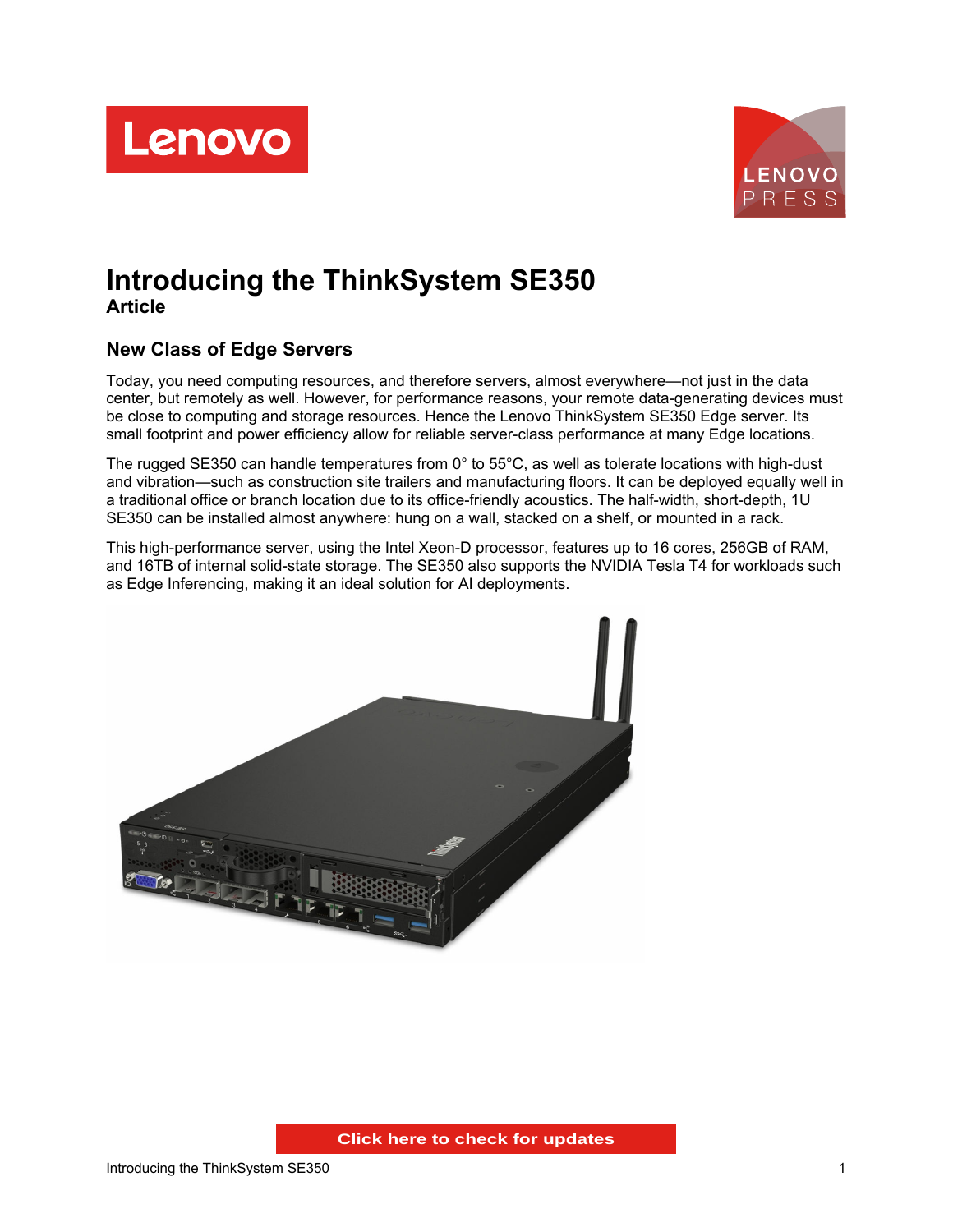### **Secure, Connected and Reliable**

Every site is different, so ThinkSystem SE350 provides numerous connectivity options to meet your needs. Choices include wired 10/100Mb/1GbE, 1GbE SFP, and 10GbE SFP+, as well as secure wireless Wi-Fi and cellular LTE connections. This highly reliable server also offers essential cybersecurity capabilities, including key-encrypted storage and physical security features, such as a locking bezel, as well as intrusion and tamper-detection mechanisms.

It delivers the processing power, storage, accelerator, and networking capabilities needed for consolidation of traditional workloads, general-purpose applications, and Edge inferencing.

#### **Learn more**

To learn more about the SE350, see these resources:

- [Product](https://lenovopress.com/lp1168-thinksystem-se350-edge-server) Guide
- Lenovo DCSC [configurator](https://dcsc.lenovo.com/#/categories/STG%40Servers%40Edge Servers%40ThinkSystem SE350)

You can also watch our video with Wilfredo Sotolongo, VP of IoT in the Lenovo Infrastructure Solutions Group. Watch the video on [YouTube](https://www.youtube.com/watch?v=raPzbhuyW5Y). For our visitors in China, watch the video on [Youku](http://v.youku.com/v_show/id_XNDA3MDgzMjYyMA==.html).

Other resources:

- Future-ready Store [Infrastructure](https://lenovopress.com/DS0080) Solutions datasheet
- Video Security and [Surveillance](https://lenovopress.com/DS0084) Solutions datasheet

#### **Related product families**

Product families related to this document are the following:

- [ThinkSystem](https://lenovopress.com/servers/thinkedge/se350) SE350 Edge Server
- **Edge [Servers](https://lenovopress.com/servers/edge)**
- Edge [Computing](https://lenovopress.com/software/iot) and Internet of Things (IoT)
- [ThinkSystem](https://lenovopress.com/servers/thinksystem/se350) SE350 Edge Server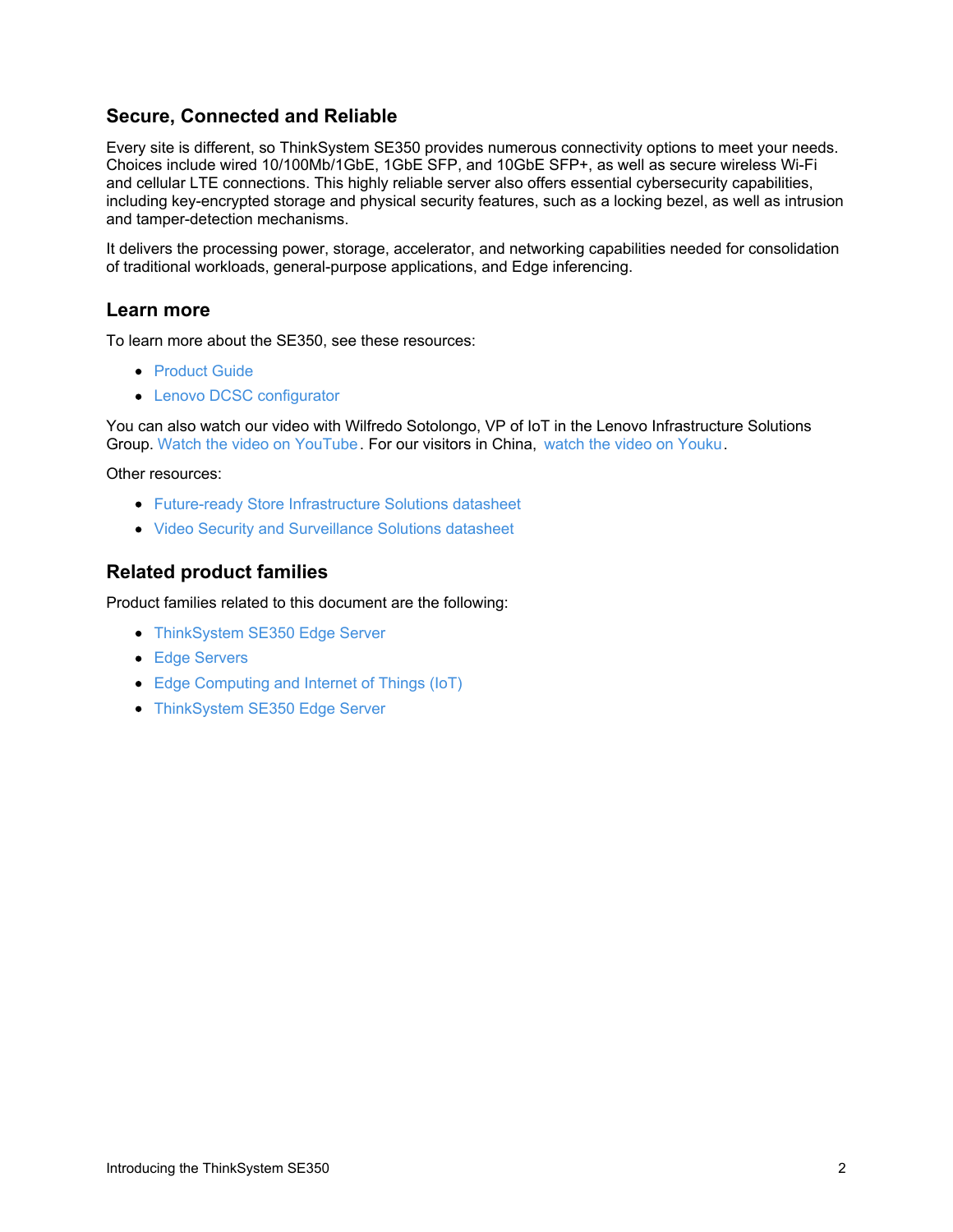#### **Notices**

Lenovo may not offer the products, services, or features discussed in this document in all countries. Consult your local Lenovo representative for information on the products and services currently available in your area. Any reference to a Lenovo product, program, or service is not intended to state or imply that only that Lenovo product, program, or service may be used. Any functionally equivalent product, program, or service that does not infringe any Lenovo intellectual property right may be used instead. However, it is the user's responsibility to evaluate and verify the operation of any other product, program, or service. Lenovo may have patents or pending patent applications covering subject matter described in this document. The furnishing of this document does not give you any license to these patents. You can send license inquiries, in writing, to:

Lenovo (United States), Inc. 8001 Development Drive Morrisville, NC 27560 U.S.A. Attention: Lenovo Director of Licensing

LENOVO PROVIDES THIS PUBLICATION "AS IS" WITHOUT WARRANTY OF ANY KIND, EITHER EXPRESS OR IMPLIED, INCLUDING, BUT NOT LIMITED TO, THE IMPLIED WARRANTIES OF NON-INFRINGEMENT, MERCHANTABILITY OR FITNESS FOR A PARTICULAR PURPOSE. Some jurisdictions do not allow disclaimer of express or implied warranties in certain transactions, therefore, this statement may not apply to you.

This information could include technical inaccuracies or typographical errors. Changes are periodically made to the information herein; these changes will be incorporated in new editions of the publication. Lenovo may make improvements and/or changes in the product(s) and/or the program(s) described in this publication at any time without notice.

The products described in this document are not intended for use in implantation or other life support applications where malfunction may result in injury or death to persons. The information contained in this document does not affect or change Lenovo product specifications or warranties. Nothing in this document shall operate as an express or implied license or indemnity under the intellectual property rights of Lenovo or third parties. All information contained in this document was obtained in specific environments and is presented as an illustration. The result obtained in other operating environments may vary. Lenovo may use or distribute any of the information you supply in any way it believes appropriate without incurring any obligation to you.

Any references in this publication to non-Lenovo Web sites are provided for convenience only and do not in any manner serve as an endorsement of those Web sites. The materials at those Web sites are not part of the materials for this Lenovo product, and use of those Web sites is at your own risk. Any performance data contained herein was determined in a controlled environment. Therefore, the result obtained in other operating environments may vary significantly. Some measurements may have been made on development-level systems and there is no guarantee that these measurements will be the same on generally available systems. Furthermore, some measurements may have been estimated through extrapolation. Actual results may vary. Users of this document should verify the applicable data for their specific environment.

#### **© Copyright Lenovo 2022. All rights reserved.**

This document, LP1069, was created or updated on August 28, 2019.

Send us your comments in one of the following ways:

- Use the online Contact us review form found at: <https://lenovopress.com/LP1069>
- Send your comments in an e-mail to: [comments@lenovopress.com](mailto:comments@lenovopress.com?subject=Feedback for LP1069)

This document is available online at <https://lenovopress.com/LP1069>.